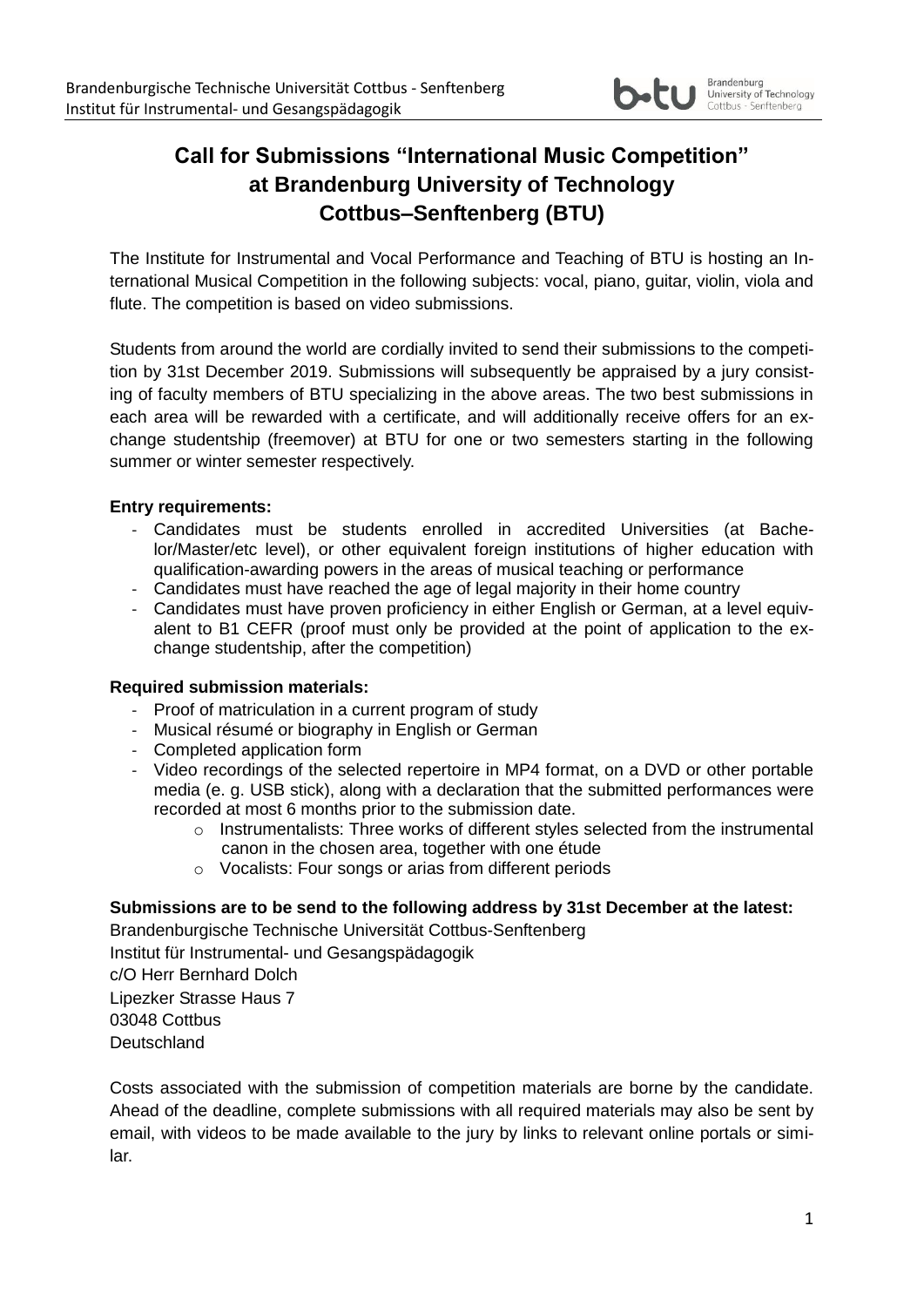

#### **Questions and other queries may be addressed to the following faculty members:**

| <b>Vocal:</b>              | Prof. Simone Schröder und Eleonora Schröder<br>simone.schroeder@b-tu.de |
|----------------------------|-------------------------------------------------------------------------|
| Piano:                     | Prof. Wolfgang Glemser und Veronika Glemser<br>wolfgang.glemser@b-tu.de |
| <b>Guitar &amp; Flute:</b> | <b>Bernhard Dolch</b><br>bernhard.dolch@b-tu.de                         |
| Violin & Viola:            | <b>Prof. Dr. Bert Greiner</b><br>bert.greiner@b-tu.de                   |

We value diversity and welcome all applications, independently of gender, nationality, social and ethnic background, religion, disability, age, sexual orientation or identity.

The jury retains the right to withhold a prize, or to award a prize to shared recipients. Candidates have no legal claim to either the certificate of merit or the exchange studentship.

Additional information regarding the BTU, the Instrumental and Vocal Performing and Teaching Courses (IGP and KA) and exchange Studentship (freemover) can be found at the following links:

<https://www.b-tu.de/>

<https://www.b-tu.de/en/instrumental-and-vocal-performance-and-teaching-ba> <https://www.b-tu.de/en/study/applications-and-admissions/incomings-exchange-students> <https://www.b-tu.de/weiterbildung/fuer-fach-und-fuehrungskraefte#c179019>